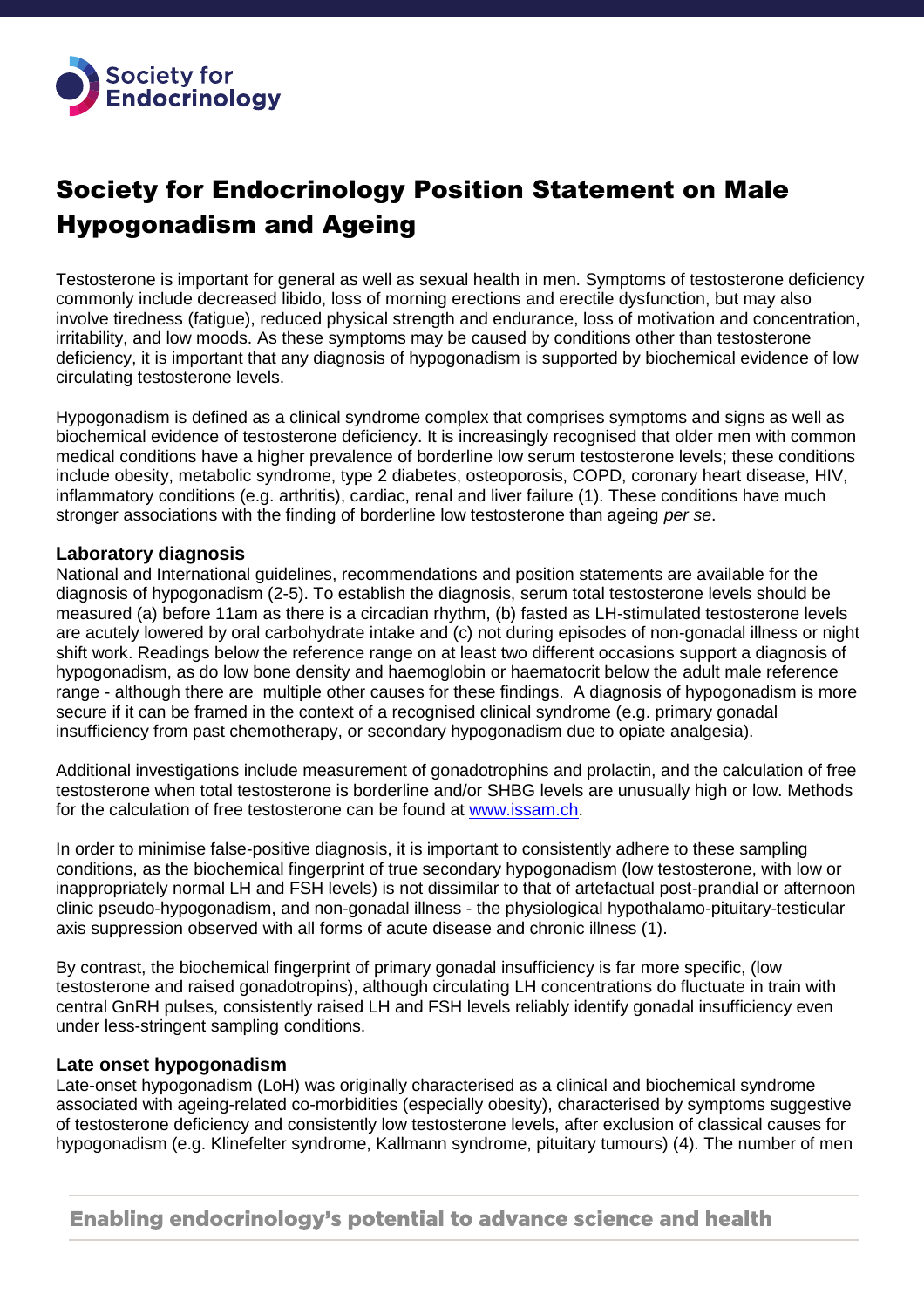

with LoH by this original definition is small, with the European Male Ageing Study (EMAS) reporting a general population prevalence of only 2.1% in men aged greater than 40 years (6).

Moreover, EMAS recently found the age-related decline in gonadotropin-mediated serum testosterone concentrations to reside overwhelmingly in accumulating co-morbidities, including obesity, and only a minor direct association with ageing *per se* (7,8). The same investigators did, however, identify a small subset of men with genuine age-related (primary) hypogonadism, characterised by raised LH levels. Thus, the term LoH may be better reserved for older men with otherwise unexplained primary gonadal insufficiency. Although the incidence of primary hypogonadism in men is low (0.2%/year), it increases with both age and chronic illness (7, 8). An elevated luteinizing hormone level with a normal testosterone level is more frequent (5-6%), but this does not necessarily imply an inexorable progression towards frank primary gonadal insufficiency, as LH can spontaneously revert to normal particularly among younger men, possibly because the earlier blood sampling having coincided with an LH pulse (8).

### **Treatment of hypogonadism and its monitoring**

Testosterone treatment in patients with a well-founded diagnosis of classical hypogonadism is effective and safe (2, 9). Whilst there are studies that suggest testosterone replacement in older men with low testosterone levels and low-normal gonadotropins may have some short term benefits, longer term studies of sufficient power to document clinical outcomes are lacking.

Although testosterone replacement therapy has been used effectively for many years in men of all ages with classical hypogonadism without major adverse effects, this experience and the risk-benefit balance cannot be extrapolated to older men whose low testosterone levels predominantly reflect frailty, obesity, or non-gonadal co-morbidity.

Occult prostate cancer is common in elderly men. In the absence of long-term, controlled studies, it is unclear whether testosterone therapy has adverse effects on the prostate. A history of prostatic symptoms should be taken and measurement of prostate-specific antigen (PSA) should be performed before commencing testosterone treatment in men over 40 yr. Currently, major International guidelines recommend continued surveillance with annual PSA measurement and, if abnormal, urological referral. Since testosterone replacement may cause secondary polycythaemia, the haematocrit should be assessed before and annually after therapy. The long-term effects of testosterone treatment on cardiovascular disease susceptibility are currently unknown (7); testosterone replacement therefore should be used cautiously in men with symptomatic cardiovascular disease.

Modern testosterone preparations allow delivery of physiological doses to achieve better replacement therapy. The aim of testosterone treatment is to achieve serum testosterone levels within the mid-reference range, subject to achieving a normal haemoglobin or haematocrit.

### **Treatment of LOH in the context of published guidance**

Positions statements and guidance on the use of testosterone have been recently published (10-12). It is the position of the society for Endocrinology that testosterone treatment in the context of LOH should be considered only when a clinical diagnosis has been made (including the use of laboratory measurements) and where there is a sound pathological basis to the diagnosis. We would not advocate the replacement of testosterone in those individuals where these criteria are not met.

This position statement has been revised and updated by Dr. Richard Quinton (University of Newcastle) and Prof. Jeremy Tomlinson (University of Oxford) in May 2018 and is based upon the original position statement published in October 2012. This information is provided and endorsed by the Society for Endocrinology's Clinical Committee.